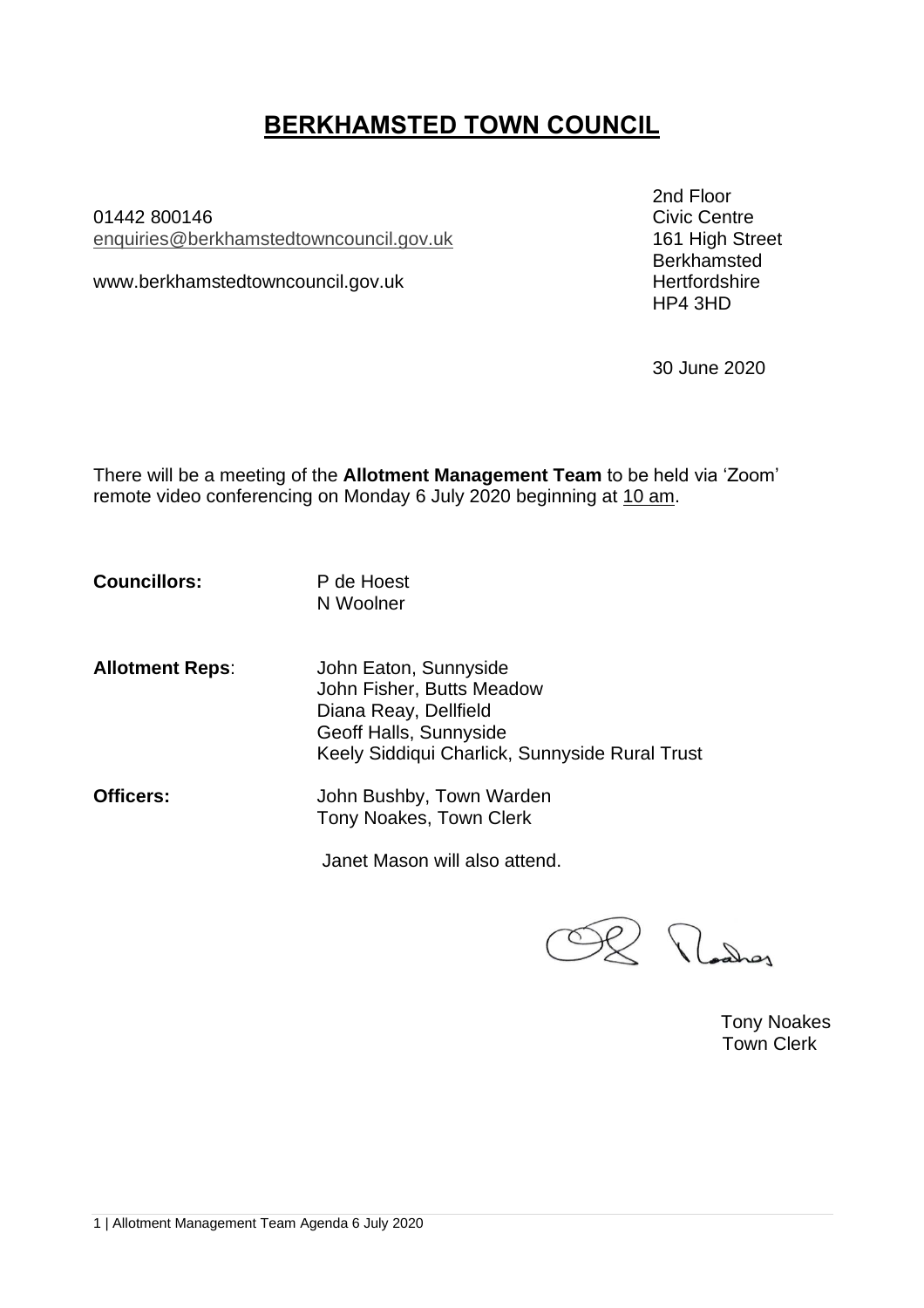## **Members of the public are invited to attend all meetings of the Town Council and it has put in place procedures to facilitate this for virtual meetings.**

Anyone wishing to speak at this meeting should contact the Town Clerk for the meeting log in details. Email *townclerk@berkhamstedtowncouncil.gov.uk* and confirm your name, your address in Berkhamsted and details of any items on the agenda you may wish to speak about. The cut off point for requests to join the meeting is midday on the 3 July 2020.

# **AGENDA**

## **OPENING MATTERS**

- **AMT 11/20** To Elect the Chair for this meeting due to the absence of the Chair of the Allotment Management Team for 2020/21.
- **AMT 12/20 Apologies for Absence**

To receive any **apologies for absence**.

### **AMT 13/20 Minutes of the previous Meeting**

- (i) To approve the minutes of the previous meeting held on 27 January 2020 (previously circulated);
- (ii) To review action arising from the previous meeting not covered on the agenda.

#### **AMT 14/20 Chairman's Communications**

Emails and various telephone conversations received about the theft and/or damage to produce on Sunnyside Allotment (Old)

# **AMT 15/20 Public Participation**

To invite any public participation

#### **FINANCE MATTERS**

#### **AMT 16/20 Income and Expenditure Report**

To receive an update on the allotment income and expenditure at 31 March 2020 (to follow – at the time of sending the agenda the accounts for 2019/20 are being finalised and subject to audit).